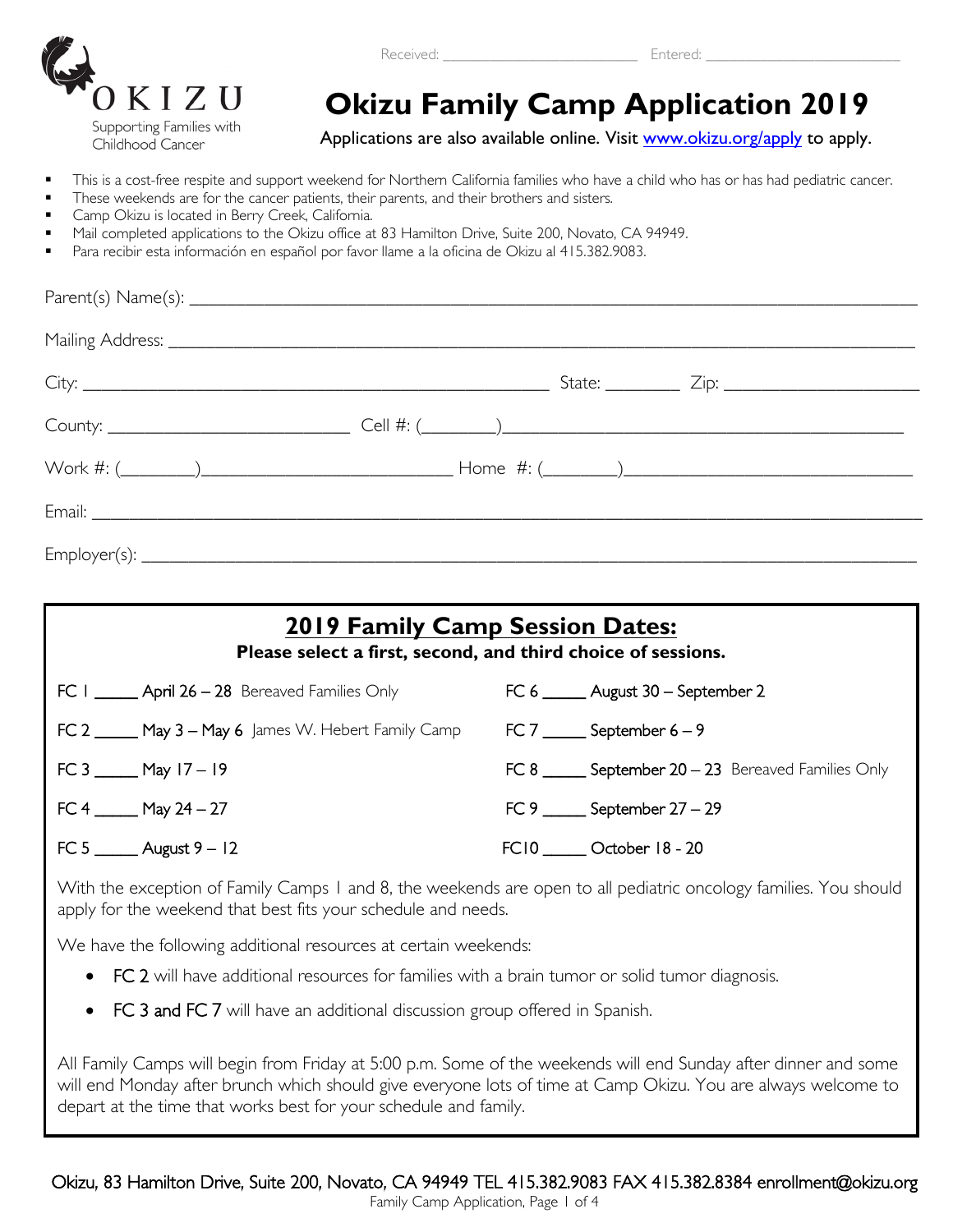#### **Please provide the following information for each family member applying for camp.**

Family Camp is offered to the cancer patient and their immediate family, which typically includes parents, sisters, and brothers. If you have questions, please email heather@okizu.org or call 415.382.9083.

|             | Relationship |               |                        |  |
|-------------|--------------|---------------|------------------------|--|
| <b>Name</b> | to patient   | <b>Gender</b> | Birthdate (MM/DD/YYYY) |  |
| Parentl     |              |               |                        |  |
| Parent 2    |              |               |                        |  |
| Child I     |              |               |                        |  |
| Child 2     |              |               |                        |  |
| Child 3     |              |               |                        |  |
| Child 4     |              |               |                        |  |
| Child 5     |              |               |                        |  |
| Child 6     |              |               |                        |  |
| Child 7     |              |               |                        |  |

| <b>Cancer Patient Information</b>                                                              |                                                |  |  |  |  |
|------------------------------------------------------------------------------------------------|------------------------------------------------|--|--|--|--|
| Please complete all of this information even if the patient is no longer on treatment.         |                                                |  |  |  |  |
|                                                                                                |                                                |  |  |  |  |
|                                                                                                |                                                |  |  |  |  |
|                                                                                                |                                                |  |  |  |  |
|                                                                                                |                                                |  |  |  |  |
| Cancer treatment facility (select all that apply):                                             |                                                |  |  |  |  |
| Stanford Children's Health at CPMC, San Francisco                                              | ______ John Muir Medical Center, Walnut Creek  |  |  |  |  |
| Kaiser Permanente Oakland Medical Center                                                       | Kaiser Permanente Roseville Medical Center     |  |  |  |  |
| Kaiser Permanente Santa Clara Medical Center                                                   | Lucile Packard Children's Hospital Stanford    |  |  |  |  |
| Sutter Medical Center, Sacramento                                                              | UC Davis Medical Center, Sacramento            |  |  |  |  |
| UCSF Benioff Children's Hospital Oakland                                                       | UCSF Benioff Children's Hospital San Francisco |  |  |  |  |
|                                                                                                |                                                |  |  |  |  |
| Current stage of treatment: ______On treatment ______Off treatment _____Our family is bereaved |                                                |  |  |  |  |
|                                                                                                |                                                |  |  |  |  |
|                                                                                                |                                                |  |  |  |  |

Okizu, 83 Hamilton Drive, Suite 200, Novato, CA 94949 TEL 415.382.9083 FAX 415.382.8384 enrollment@okizu.org<br>Family Camp Application, Page 2 of 4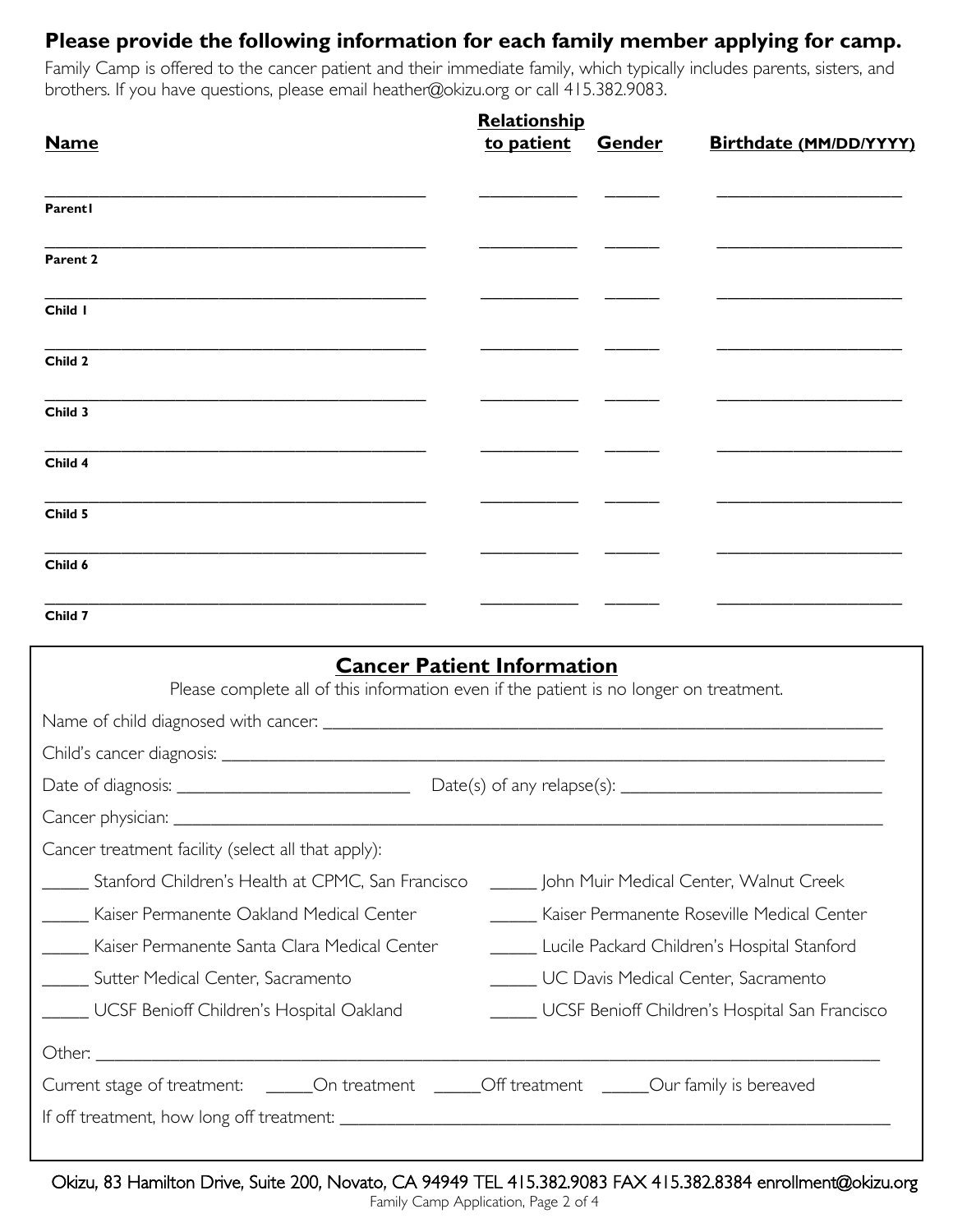| <b>Family Status:</b> Married ___ Divorced ___ Separated ___ Single Mother ___ Single Father ____________<br>Other                                                                                                                                                                                                                                                                                                          |  |  |  |  |
|-----------------------------------------------------------------------------------------------------------------------------------------------------------------------------------------------------------------------------------------------------------------------------------------------------------------------------------------------------------------------------------------------------------------------------|--|--|--|--|
| <b>Custody:</b> Mother Father Joint Grandparent(s) Guardian(s) Custom Mother                                                                                                                                                                                                                                                                                                                                                |  |  |  |  |
|                                                                                                                                                                                                                                                                                                                                                                                                                             |  |  |  |  |
| <b>Acceptance Packet</b>                                                                                                                                                                                                                                                                                                                                                                                                    |  |  |  |  |
| Once this application is processed and approved, you will receive an acceptance packet via email or US Post.                                                                                                                                                                                                                                                                                                                |  |  |  |  |
|                                                                                                                                                                                                                                                                                                                                                                                                                             |  |  |  |  |
| If you choose email, please make sure you have provided a legible email address on the front page.                                                                                                                                                                                                                                                                                                                          |  |  |  |  |
| Would you prefer to receive the acceptance materials in Spanish? _____Yes _____No                                                                                                                                                                                                                                                                                                                                           |  |  |  |  |
| How did you hear about Okizu? Please select all that apply. ____Doctor ____Nurse ____Social Worker _____ Friend                                                                                                                                                                                                                                                                                                             |  |  |  |  |
| Demographic Information                                                                                                                                                                                                                                                                                                                                                                                                     |  |  |  |  |
| The following questions are optional and will only be used to obtain funding from foundations that require this demographic information.                                                                                                                                                                                                                                                                                    |  |  |  |  |
| <b>Ethnicity</b> _____ African American or Black <b>Income Level Annually</b> _____ Less than \$24,999<br>_____ Asian or Pacific Islander<br>$\frac{1}{2}$ \$25,000 - \$49,999<br>$\frac{1}{2}$ \$50,000 - \$74,999<br>Caucasian<br>$\frac{1}{2}$ \$75,000 - \$99,999<br>_______ Hispanic or Latino<br>$$100,000 - $124,999$<br>Native American<br>$\frac{1}{2}$ \$125,000 - \$149,999<br>Other<br>$\frac{1}{2}$ \$150,000+ |  |  |  |  |

**Additional Household Information**

Please inform us of any and all family members with allergies or health conditions, mental or physical, that will require treatment, restriction, or other accommodations while your family is at Camp Okizu.

**\_\_\_\_\_\_\_\_\_\_\_\_\_\_\_\_\_\_\_\_\_\_\_\_\_\_\_\_\_\_\_\_\_\_\_\_\_\_\_\_\_\_\_\_\_\_\_\_\_\_\_\_\_\_\_\_\_\_\_\_\_\_\_\_\_\_\_\_\_\_\_\_\_\_\_\_\_\_\_\_\_\_\_\_\_\_\_\_\_\_\_\_\_\_**

**\_\_\_\_\_\_\_\_\_\_\_\_\_\_\_\_\_\_\_\_\_\_\_\_\_\_\_\_\_\_\_\_\_\_\_\_\_\_\_\_\_\_\_\_\_\_\_\_\_\_\_\_\_\_\_\_\_\_\_\_\_\_\_\_\_\_\_\_\_\_\_\_\_\_\_\_\_\_\_\_\_\_\_\_\_\_\_\_\_\_\_\_\_\_** 

**\_\_\_\_\_\_\_\_\_\_\_\_\_\_\_\_\_\_\_\_\_\_\_\_\_\_\_\_\_\_\_\_\_\_\_\_\_\_\_\_\_\_\_\_\_\_\_\_\_\_\_\_\_\_\_\_\_\_\_\_\_\_\_\_\_\_\_\_\_\_\_\_\_\_\_\_\_\_\_\_\_\_\_\_\_\_\_\_\_\_\_\_\_\_** 

**\_\_\_\_\_\_\_\_\_\_\_\_\_\_\_\_\_\_\_\_\_\_\_\_\_\_\_\_\_\_\_\_\_\_\_\_\_\_\_\_\_\_\_\_\_\_\_\_\_\_\_\_\_\_\_\_\_\_\_\_\_\_\_\_\_\_\_\_\_\_\_\_\_\_\_\_\_\_\_\_\_\_\_\_\_\_\_\_\_\_\_\_\_\_** 

Please comment on your current situation as it relates to the cancer diagnosis. For example, currently on treatment, recent relapses, remission, etc. Please also let us know of any current circumstances your family is going through. For example, parents divorcing, with hospice, new problems related to earlier treatment, trouble in school, etc.

\_\_\_\_\_\_\_\_\_\_\_\_\_\_\_\_\_\_\_\_\_\_\_\_\_\_\_\_\_\_\_\_\_\_\_\_\_\_\_\_\_\_\_\_\_\_\_\_\_\_\_\_\_\_\_\_\_\_\_\_\_\_\_\_\_\_\_\_\_\_\_\_\_\_\_\_\_\_\_\_\_\_\_\_\_

\_\_\_\_\_\_\_\_\_\_\_\_\_\_\_\_\_\_\_\_\_\_\_\_\_\_\_\_\_\_\_\_\_\_\_\_\_\_\_\_\_\_\_\_\_\_\_\_\_\_\_\_\_\_\_\_\_\_\_\_\_\_\_\_\_\_\_\_\_\_\_\_\_\_\_\_\_\_\_\_\_\_\_\_\_

\_\_\_\_\_\_\_\_\_\_\_\_\_\_\_\_\_\_\_\_\_\_\_\_\_\_\_\_\_\_\_\_\_\_\_\_\_\_\_\_\_\_\_\_\_\_\_\_\_\_\_\_\_\_\_\_\_\_\_\_\_\_\_\_\_\_\_\_\_\_\_\_\_\_\_\_\_\_\_\_\_\_\_\_\_

#### **Accommodations**

During our weekends, we have both cabin and tent space available. While most folks stay in cabins, many families enjoy sleeping under the stars in our 'tent city'. Families can bring their own, or borrow an Okizu tent that sleeps up to eight people.

- \_\_\_\_\_\_ We would like to stay in a tent and will bring our own tent.
- \_\_\_\_\_\_ We would like to stay in a tent and need to borrow one from Okizu.
- \_\_\_\_\_\_ We are not tent people and would like to stay in a cabin.

## Okizu, 83 Hamilton Drive, Suite 200, Novato, CA 94949 TEL 415.382.9083 FAX 415.382.8384 enrollment@okizu.org<br>Family Camp Application, Page 3 of 4